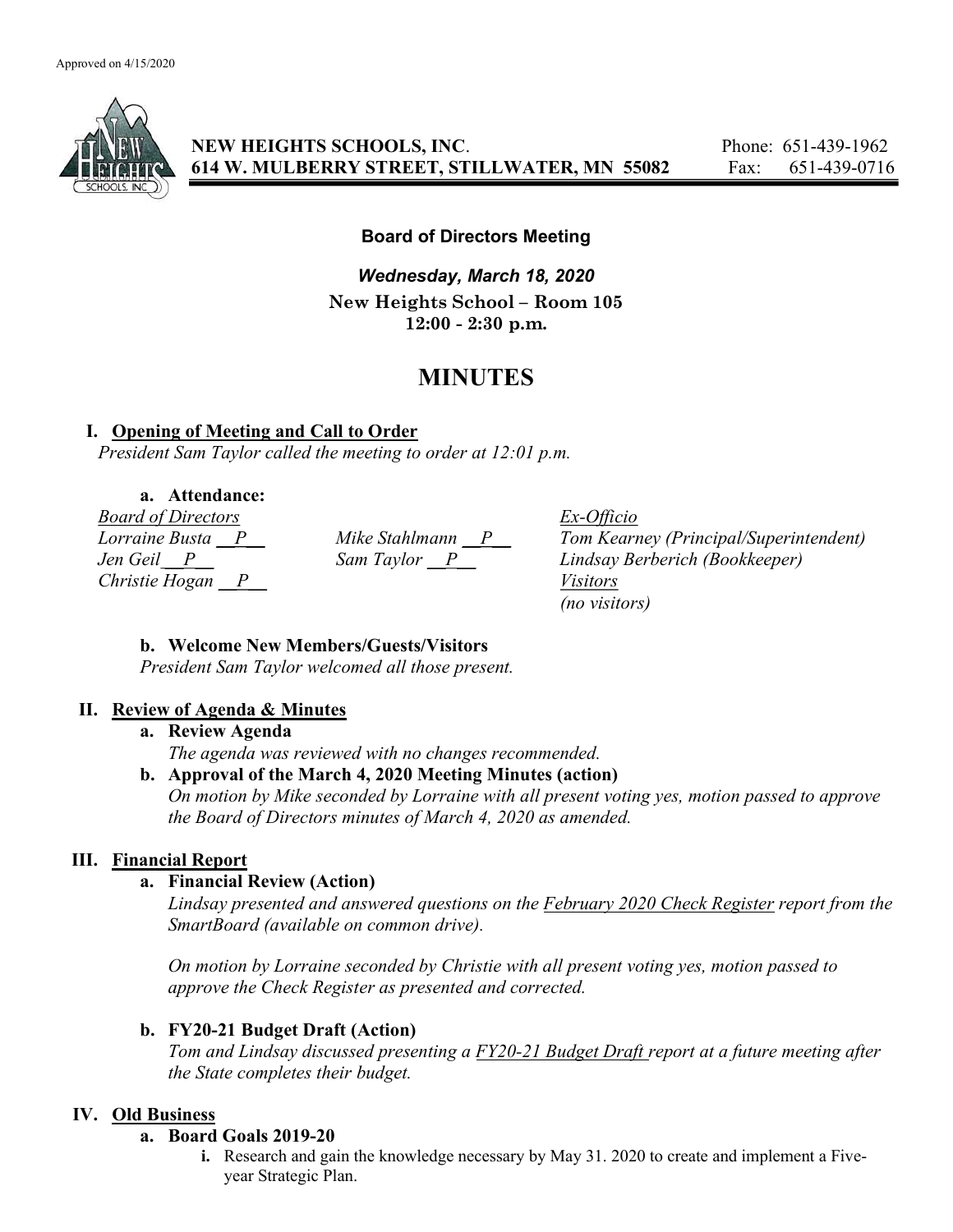Sam discussed the progress of this sub-committee.

ii. To explore niche possibilities within the local community which may redefine and enhance the core academic program for the purpose of increasing enrollment and arrive at a direction by February 2020.

Christie discussed the progress of this sub-committee. A survey and flier have been sent out.

iii. Investigate the possibility of expanding programing such as E-Learning or a Pre-K program. Lorraine discussed the progress of this sub-committee. She has a decal quote and is working on quantities. She will give more details at a future meeting.

#### V. New Business

#### a. Annual Meeting

i. Date & Place (May 20, 4:00pm; Room 105)

Sam discussed the date and time of our Annual Meeting. All agreed to have in room 105 at 4:00. We also discussed Survey Monkey or other by-law options. Lorraine will check into other voter options.

ii. Board Vacancies (Lorraine, Christie, Sam)

Sam pointed out that there are three current members whose terms are up this year. We agreed to post three openings. Lorraine will also discuss the option of a larger membership with staggered terms.

iii. Room Preparation - assign member(s)

Mike agreed to get the room ready for the meeting.

iv. Vote Counter - assign member(s) Lindsay agreed to be the vote counter.

v. Publications/mailings - assign member(s)

Lorraine agreed to be sure all necessary publications, emails and mailing are sent out.

## VI. Policy Review (action)

a. Policy Revisions for Approval

i. #507- Corporal Punishment (Christie) Christie will review this policy in April.

ii. #514- Bullying Prohibition (Jen) Jen will review this policy in April.

b. Assign Policies for April

i. #616- School District System Accountability (Christie) Christie will work with Tom to review this policy in April.

- ii.  $\#206$  Public Participation & Complaints in Board Meetings Lorraine led a discussion on this policy. Sam agreed to review this policy.
- iii.  $\#410$  Family and Medical Leave (& 410.1) Lorraine led a discussion on this policy. Lorraine agreed to review this policy.
- $iv.$  #609- Religion Lorraine led a discussion on this policy. Jen agreed to review this policy.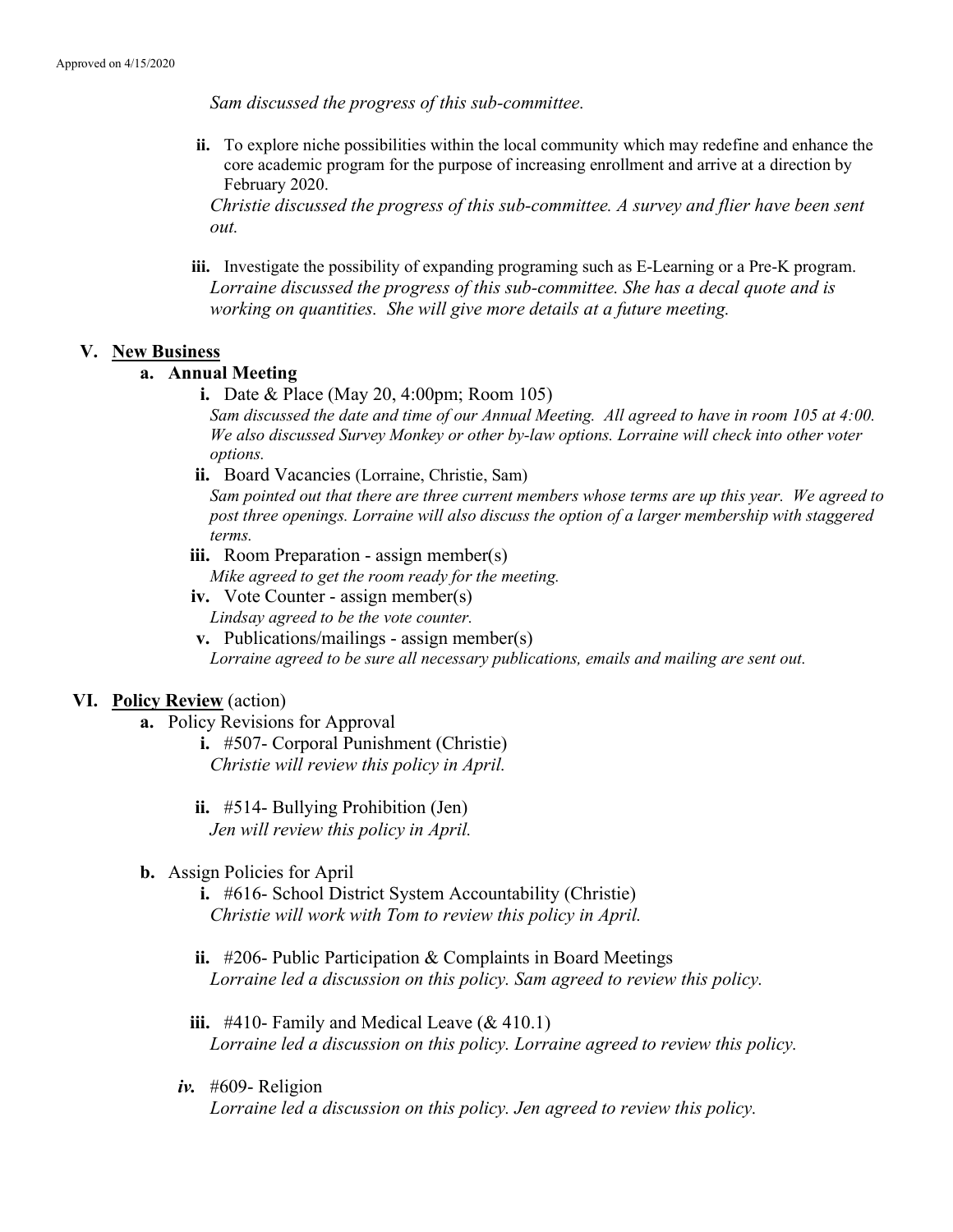## VII. Administrator's Report

- Tom Kearney gave a report on the state of the school including the following:
	- COVID-19: Tom discussed the progress of our school's involvement in the Pandemic. He sent out correspondence immediately. He is being updated by MDE almost daily. Minnesota has told us we will not be attending school through the end of this month. The teachers returned from Spring break without students. Tom met with them and discussed options that first day. The teachers have two weeks to develop a plan to work from home or at school. They need to work out a plan to communicate with families and allow them to work from home. Some families are really desiring packets over e-learning. Our teachers are calling all their students and the families are very grateful for the interactions. Google classroom will also be used. The teachers are working very hard with options available to them. Some teachers are utilizing their new "large" office as there are no students and others are working from home. Tom is considering not having students through the end of this school year. He is attending a series of on-line conferences. The District 834 is using their central services for meals at strategic locations. Other school districts are doing the same. Tom has already informed all our families of this opportunity. He is already looking at reducing the ongoing costs which includes cleaning and trash pick-up. He has already informed the cleaning company to do a deep cleaning and continue through the end of the month. He is reducing the areas in the restrooms for cleaning by closing down stalls. He already shut off the heat for spring break and will do so if weather cooperates.
	- Authorizer: Tom discussed the progress of approving a new authorizer.
	- Survey: Tom had a survey sent out for parent feedback. There were eighty responses so far which is almost our entire population.
	- Distance-learning: Tom discussed the bright side of the COVID-19 home bound students.
	- Media: We are working to uses multiple methods of communications. These include: Facebook, email/JMC and texting.
	- Graduation: Tom is working to keep the graduation ceremonies as we have in the past.

## VIII. Receive Donations

(no donations)

IX. Other (not to exceed 5 minutes) (no additional items)

## X. Set Agenda for April Meeting

- a. Date & Time  $(April 15, 4:00pm)$
- b. Agenda
	- i. Financial Review.
	- ii. Committee Update on Board Goals
	- iii. Review #616- School District System Accountability (Christie)
	- iii. Review #507- Corporal Punishment (Christie)
	- iv. Review #514- Bullying Prohibition (Jen)
	- v. Review #206- Public Participation & Complaints in Board Meetings (Sam)
	- vi. Review #410- Family and Medical Leave  $(\& 410.1)$  (Lorraine)
	- vii. Review #609- Religion (Jen)
	- viii. Assign May Policies: #210.1- Conflict of Interest Charter School Board Members. #304- School Director Evaluation and #509.1- 509A- Application and Enrollment
	- ix. Lorraine will research increasing Board membership with staggered terms and check into alternative voter options.

Sam led a discussion on next month's agenda as shown above.